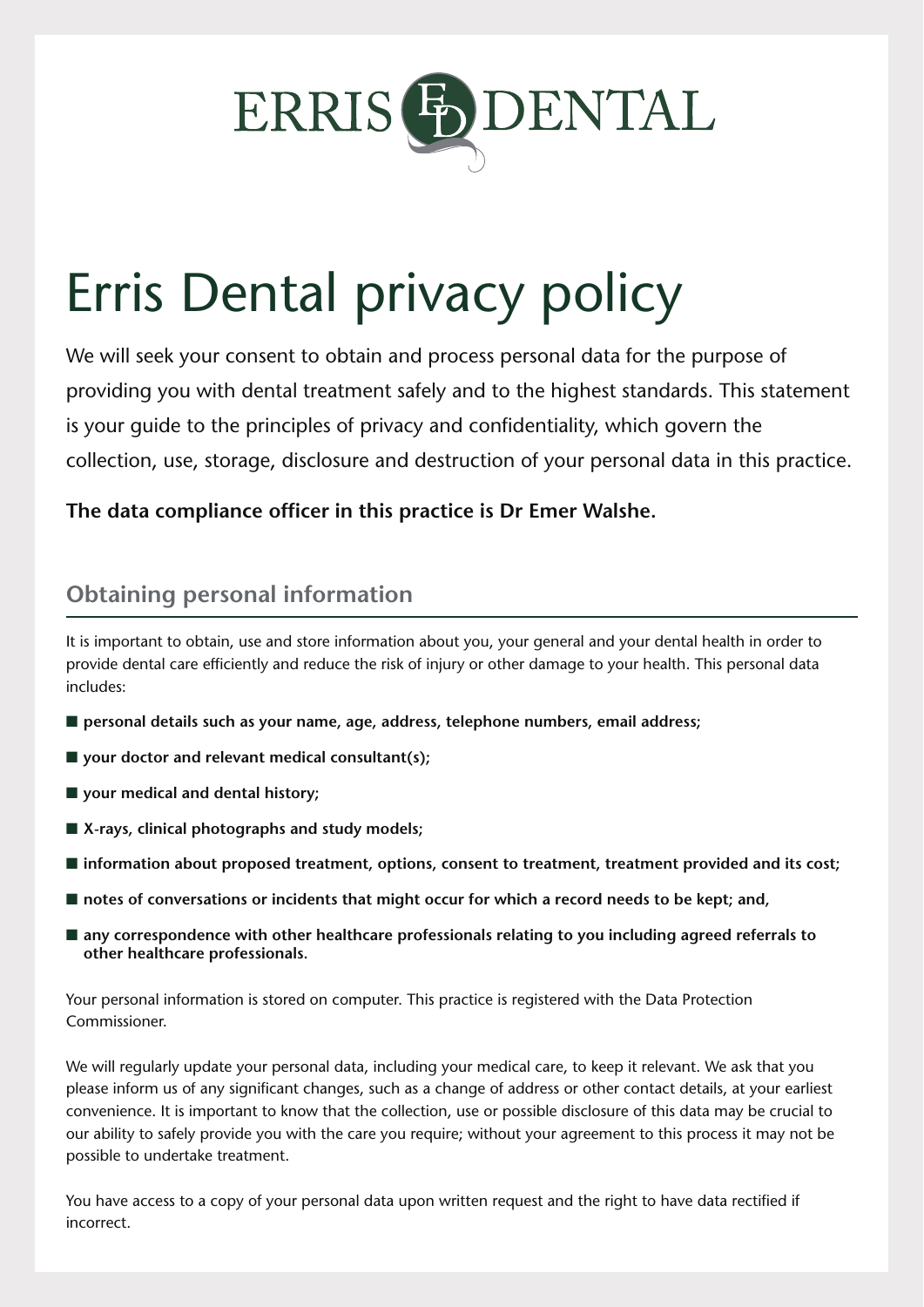## **Personal data is kept for specified, explicit and lawful purposes**

Your personal data is obtained, kept and used primarily for the purpose of providing you with healthcare efficiently and safely at all times. Staff within the practice will have access to the data on a 'need-to-know' basis to ensure you receive the highest standard of care. In the course of your care, members of the dental team may access your records:

- **to prepare for and to complete your dental care;**
- **to identify and print a prescription**;
- **to generate an attendance certificate;**
- **to type, if dictated or print a referral letter to another healthcare professional;**
- **to open correspondence or any other documents from other healthcare professionals;**
- **to print or photocopy your records if you instruct us to forward them to another healthcare professional;**
- **to collate, print, photocopy and post insurance or medico-legal reports; and,**
- **to make and administer claims with the Department of Employment Affairs and Social Protection (DEASP) and the Health Service Executive (HSE).**

It is practice policy to send you a reminder of when your next dental health check is due. This reminder is sent to you by post/electronic mail/text message. We seek your consent to use your personal data for this propose and advise you of your right to refuse to have your data used for this purpose.

#### **Personal data is only used and disclosed for the purpose of your care**

All members of the dental team adhere to the practice's Code on Confidentiality in compliance with the Data Protection Acts, 1988 and 2003, and the Dental Council's Code of Practice relating to Professional Behaviour and Ethical Conduct, 2012. All members of the dental team have read, understood and signed confidentiality agreements.

Any disclosure of personal data, without your consent, can only be done for specified, legitimate reasons (8 (a-h), Data Protection Act, 1988; Section 10, Dental Council's Code of Practice relating to Professional Behaviour and Ethical Conduct, 2012).

Access to your personal data is on a 'need-to-know' basis. This prohibits the release of your information to a spouse, partner or family member without your explicit consent. A guardian or carer may have the right to access information in the case of vulnerable adults or those with diminished mental capacity. A parent or guardian will have access to your personal information if you are less than 16 years of age.

A copy of your dental records will be transferred to another practice or healthcare professional upon your written request.

Your consent will be sought before the release of any data to other healthcare professionals and then only the relevant part of your records will be released. All healthcare professionals are required to treat your personal data to the same standard of privacy as outlined in this statement.

Your consent will be sought in the case of: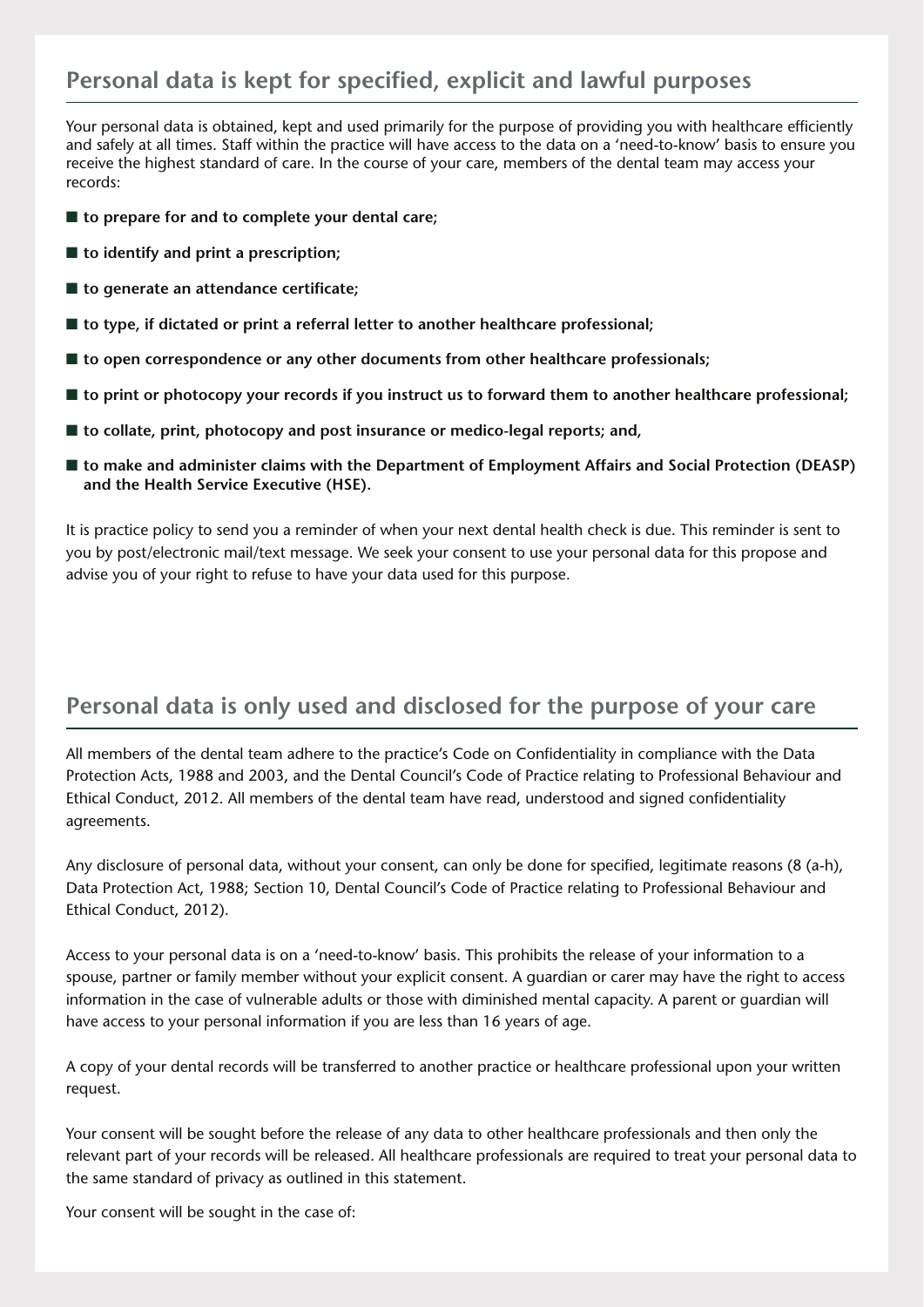- **a report to a dental insurance company**;
- **a** medico-legal report; and,
- any documentation relating to a "third-party" dental scheme (e.g., Medical Card or PRSI scheme).

There are certain activities where patient information may be used but where the information is anonymised, eliminating patient identification:

- teaching:
- continuing professional development. case studies are a very useful learning tool;
- quality assurance/internal audit an audit is a necessary tool in assessing and assuring the quality of your **care; and,**
- **research.**

If your dentist should cease practice or should die while still a practising dentist, the dental team will be guided by the Dental Council's Code of Practice relating to Professional Behaviour and Ethical Conduct in informing you, safeguarding your personal data and ensuring continuity of care where possible.

*Every effort is made to ensure disclosed personal data is accurate and transferred securely.*

#### **Personal data is kept safely**

Dr Emer Walshe is responsible for data security in this practice.

Obtained personal data is accessed on a 'need-to-know' basis and thereafter, is stored securely:

- **there is no access for unauthorised persons to manual records, fax machines, computers or computer monitors within the practice;**
- **the dental team is trained in the secure use of email and the internet;**
- **the dental team is compliant with the practice's security measures;**
- **the practice premises is locked and alarmed when unoccupied;**
- **the practice software is legally owned**;
- **the practice software is updated regularly and password protected;**
- **software security is audited; and,**
- **all clinical, financial and administrative records are backed up off-site daily by Dr Emer Walshe or a nominated staff member.**

Dr Emer Walshe is responsible for dealing with any incident where personal data has been put at risk of unauthorised disclosure, loss, destruction or alteration. Management of any breach incident will comply with the advice of the Data Protection Commissioner (Personal Data Security Breach Code of Practice).

#### **Personal data is kept accurate, complete and up to date**

A staff member will review your personal information with you on a regular basis to ensure we hold accurate, highquality records for you. Any changes to your personal details, your medical or dental status will be recorded in your records. We ask you to let us know of any changes in contact details at your earliest convenience.